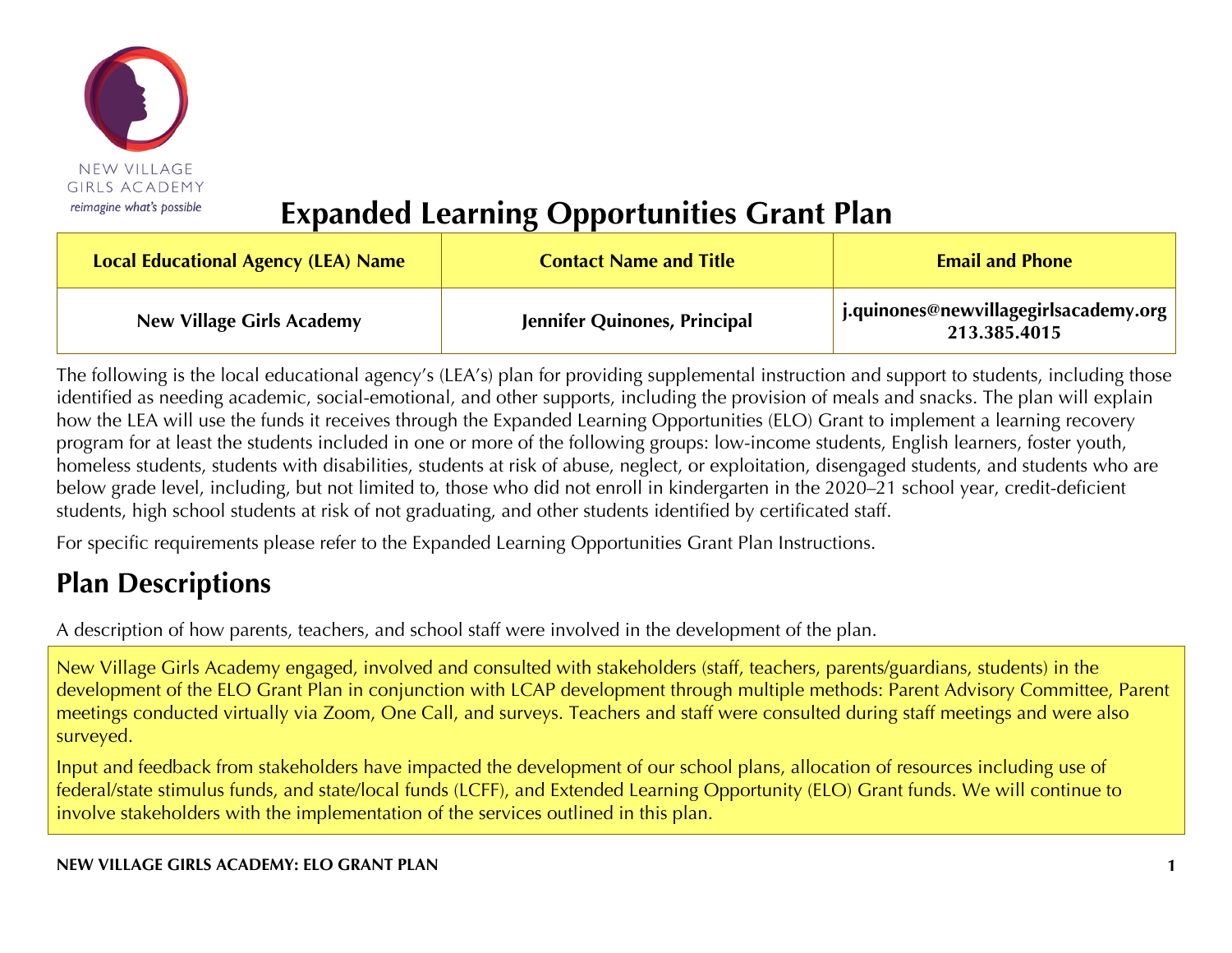A description of how students will be identified, and the needs of students will be assessed.

To support our continuous ongoing schoolwide improvement cycle and instructional decision making, New Village Girls Academy will continue to administer the following cycle of assessments, to all students that will be used to measure and monitor student progress towards grade level mastery and identify learning gaps to provide targeted intervention and support.

- STAR Reading & Math Assessments
- CAASPP ELA & Math Assessments
- Formative assessments: exit slips will be provided daily by each course to check for student understanding.
- Student survey data

Assessment results will be disaggregated by student group, analyzed, and used to identify students for academic support/intervention, and/or social-emotional needs. On a regular basis assessment results are reported to staff, students, families and the governing board and may be used to make mid-year modifications if necessary.

The State Board of Education (SBE) has approved Renaissance STAR assessments are computer-adaptive tests (CAT) that measures reading, math and early literacy skills. STAR assessments are valid and reliable assessments designed to give educators information in real-time. STAR Reports are designed to provide teachers with data to inform instruction. STAR also provides every student with personalized instruction and resources aligned to skills that target the individual needs of each student.

A description of how parents and guardians of students will be informed of the opportunities for supplemental instruction and support.

New Village Girls Academy teachers and leadership team will inform families/guardians of the opportunities for supplemental instruction, support and the availability of these opportunities for their students using multiple platforms: via virtual Zoom meetings with families/guardian, One Call, Parent Advisory Committee, phone calls and correspondence mailed to households. All correspondence sent to families/guardians will be provided in English and translated to Spanish, as identified by our (primary) language survey and the "15% and above translation needs."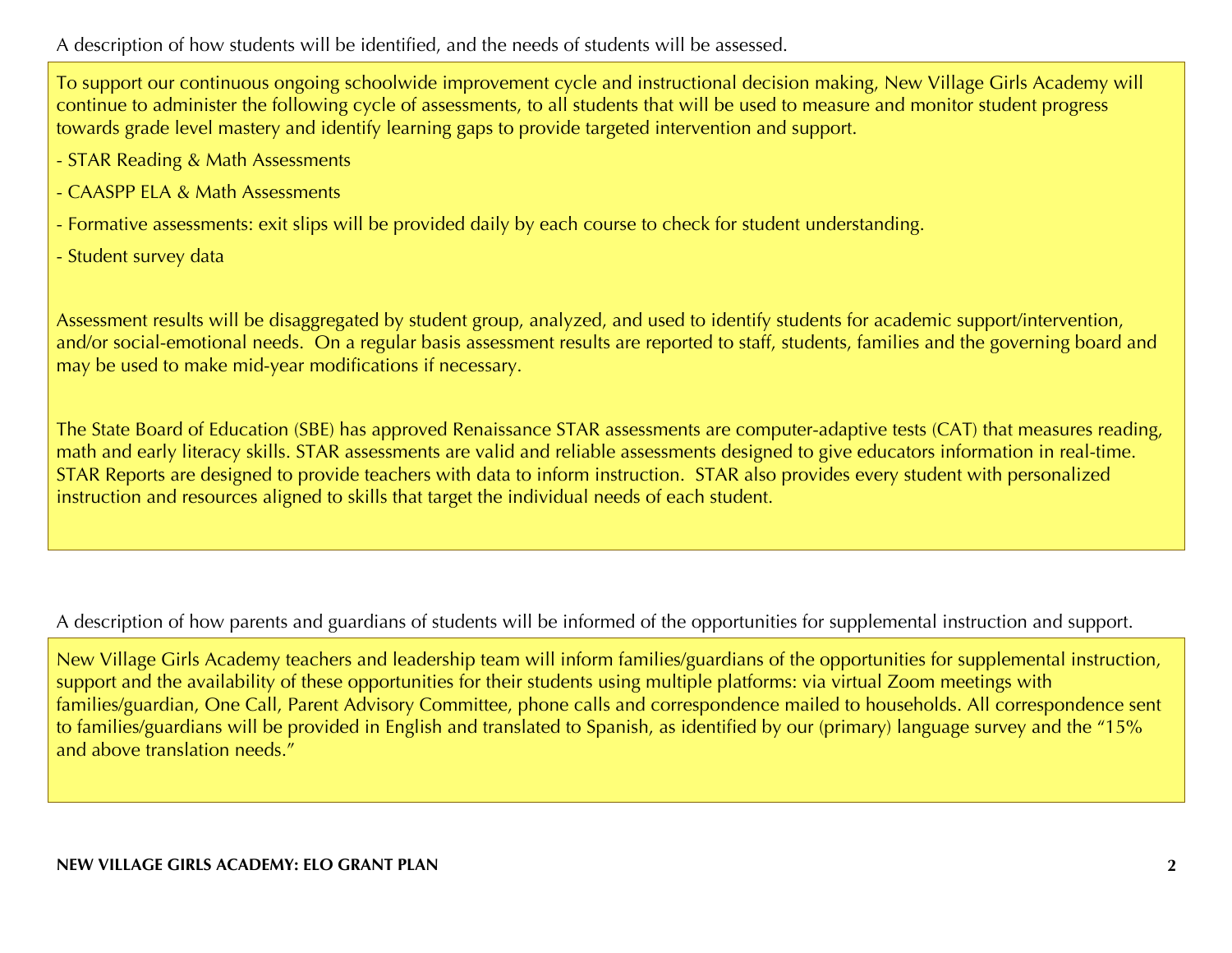A description of the LEA's plan to provide supplemental instruction and support.

New Village Girls Academy plans to expend ELO Grant funds on the following supplemental instruction and support a learning recovery program in the 2021-22 school year that provides supplemental instruction, support for social-emotional well-being with services that will primarily focus on English Learners, Students with Disabilities, students performing below grade level, low-income and those who were disengaged during remote learning.

New Village Girls Academy will implement a tiered framework that bases universal, targeted and intensive supports on students' need for academic, social-emotional, and other integrated student supports. Supplemental instruction and supports will be provided to our students through engaging and robust learning experiences in an environment that supports a positive school climate.

In order to accelerate progress and close achievement gaps we will implement and expand learning supports that include a Paraprofessional that will be funded with ELO Grant Funds, to provide academic support and intervention that may include one-to-one and small group instruction for identified students during the instructional day and providing tutoring services after-school.

ELO funds will also be used to provide SEL and mental health counseling for our students by the Psychologist. Our school's mental health team comprised of the Psychologist and Enrichment Program Coordinator will connect students with community based mental health services. They will also continue to participate in wellness intakes and students who need additional mental health resources will be referred to our community partners (St. Anne's and Hillsides) for counseling services.

New Village Girls Academy will continue to leverage its community partners and after-school program to provide preventative and responsive support to our scholars and ensure their academic, and social-emotional needs are met.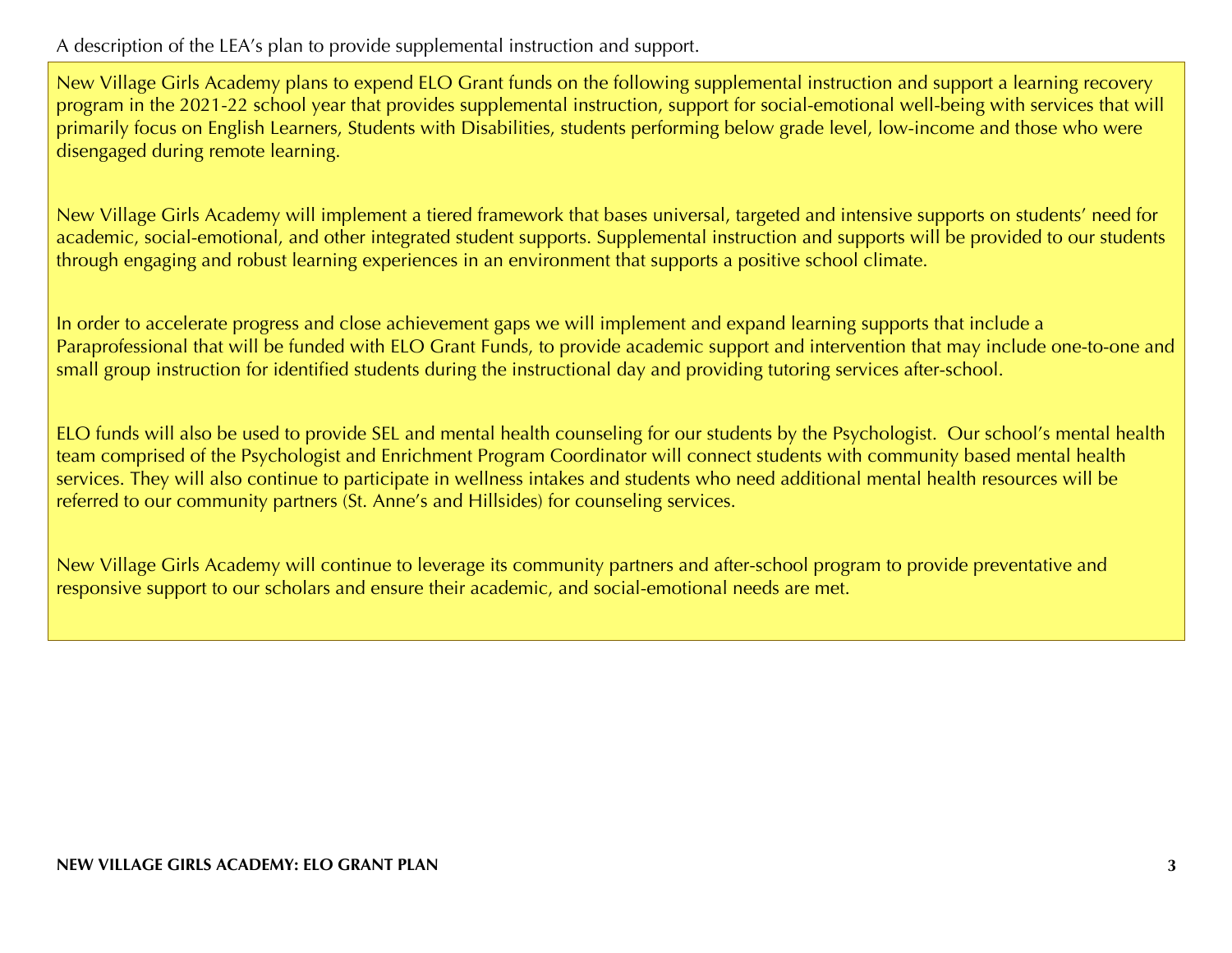## **Expenditure Plan**

The following table provides the LEA's expenditure plan for how it will use ELO Grant funds to support the supplemental instruction and support strategies being implemented by the LEA.

| <b>Supplemental Instruction and Support Strategies</b>                                                                                                       | <b>Planned Expenditures</b> | <b>Actual Expenditures</b> |
|--------------------------------------------------------------------------------------------------------------------------------------------------------------|-----------------------------|----------------------------|
| Extending instructional learning time                                                                                                                        | \$                          |                            |
| Accelerating progress to close learning gaps through the implementation,<br>expansion, or enhancement of learning supports<br>Paraprofessional               | \$33,101                    |                            |
| Integrated student supports to address other barriers to learning<br>Psychologist<br>$\bullet$                                                               | \$44,082                    |                            |
| Community learning hubs that provide students with access to technology,<br>high-speed internet, and other academic supports                                 | \$                          |                            |
| Supports for credit deficient students to complete graduation or grade<br>promotion requirements and to increase or improve students' college<br>eligibility | \$                          |                            |
| Additional academic services for students                                                                                                                    | \$                          |                            |
| Training for school staff on strategies to engage students and families in<br>addressing students' social-emotional health and academic needs                | \$                          |                            |
| Total Funds to implement the Strategies                                                                                                                      | \$77,183                    |                            |

A description of how ELO Grant funds are being coordinated with other federal Elementary and Secondary School Emergency Relief Funds received by the LEA.

ELO Grant funds are being coordinated with federal Elementary and Secondary School Emergency Relief Funds (ESSER II) funds to increase staffing, provide additional academic supports, purchase technology and provide our students with evidence-based interventions.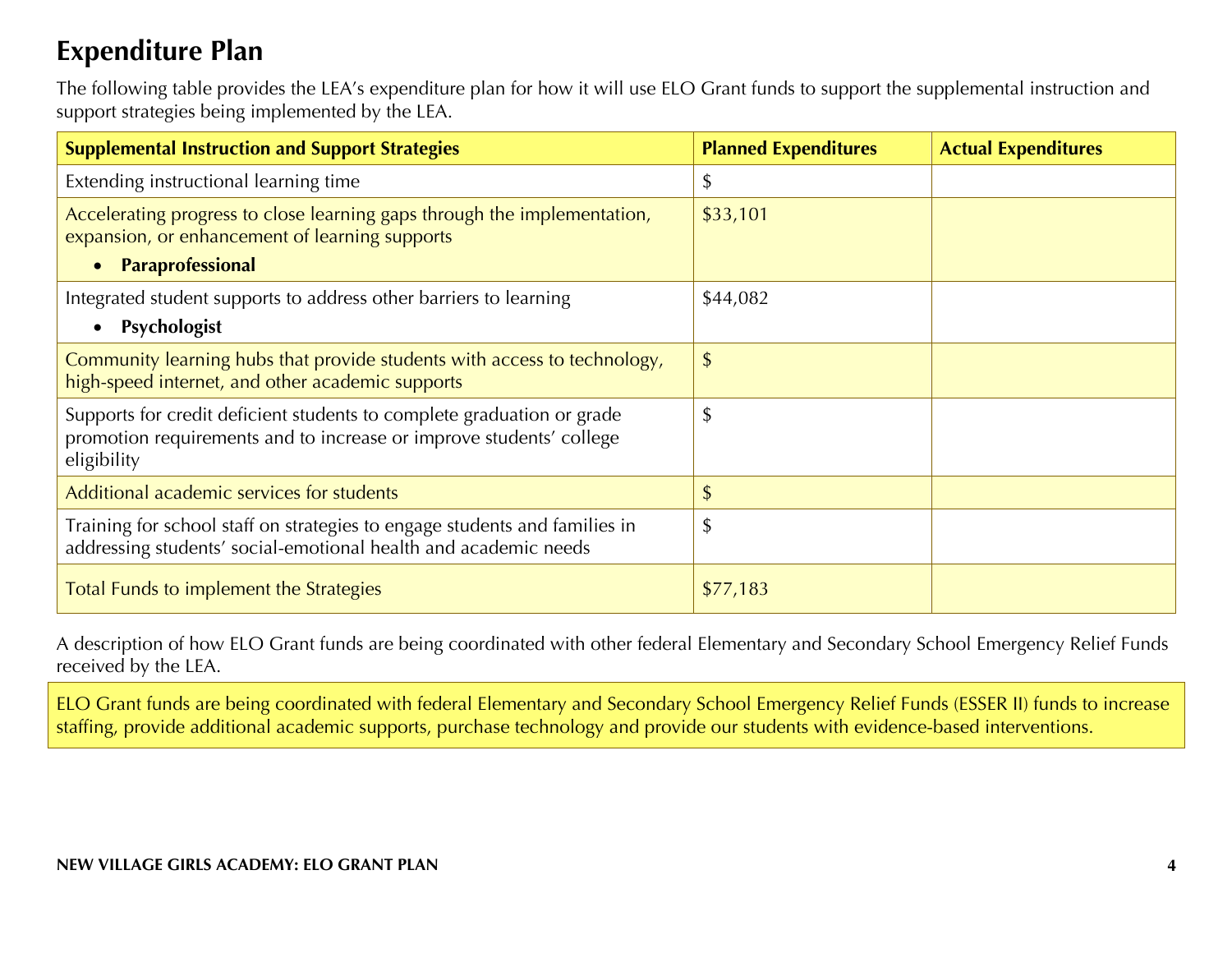# **Expanded Learning Opportunities Grant Plan Instructions: Introduction**

The Expanded Learning Opportunities Grant Plan must be completed by school districts, county offices of education, or charter schools, collectively referred to as Local Educational Agencies (LEAs), that receive Expanded Learning Opportunities (ELO) Grant funds under California *Education Code* (*EC*) Section 43521(b). The plan must be adopted by the local governing board or body of the LEA at a public meeting on or before June 1, 2021, and must be submitted to the county office of education, the California Department of Education, or the chartering authority within five days of adoption, as applicable. The plan must be updated to include the actual expenditures by December 1, 2022.

*For technical assistance related to the completion of the Expanded Learning Opportunities Grant Plan, please contact ELOGrants@cde.ca.gov.*

## **Instructions: Plan Requirements**

An LEA receiving ELO Grant funds under *EC* Section 43521(b) is required to implement a learning recovery program that, at a minimum, provides supplemental instruction, support for social and emotional well-being, and, to the maximum extent permissible under the guidelines of the United States Department of Agriculture, meals and snacks to, at a minimum, students who are included in one or more of the following groups:

- low-income,
- English learners,
- foster youth,
- homeless students,
- students with disabilities,
- students at risk of abuse, neglect, or exploitation,
- disengaged students, and
- students who are below grade level, including, but not limited to, those who did not enroll in kindergarten in the 2020–21 school year, credit-deficient students, high school students at risk of not graduating, and other students identified by certificated staff.

For purposes of this requirement

• "Supplemental instruction" means the instructional programs provided in addition to and complementary to the LEAs regular instructional programs, including services provided in accordance with an individualized education program (IEP).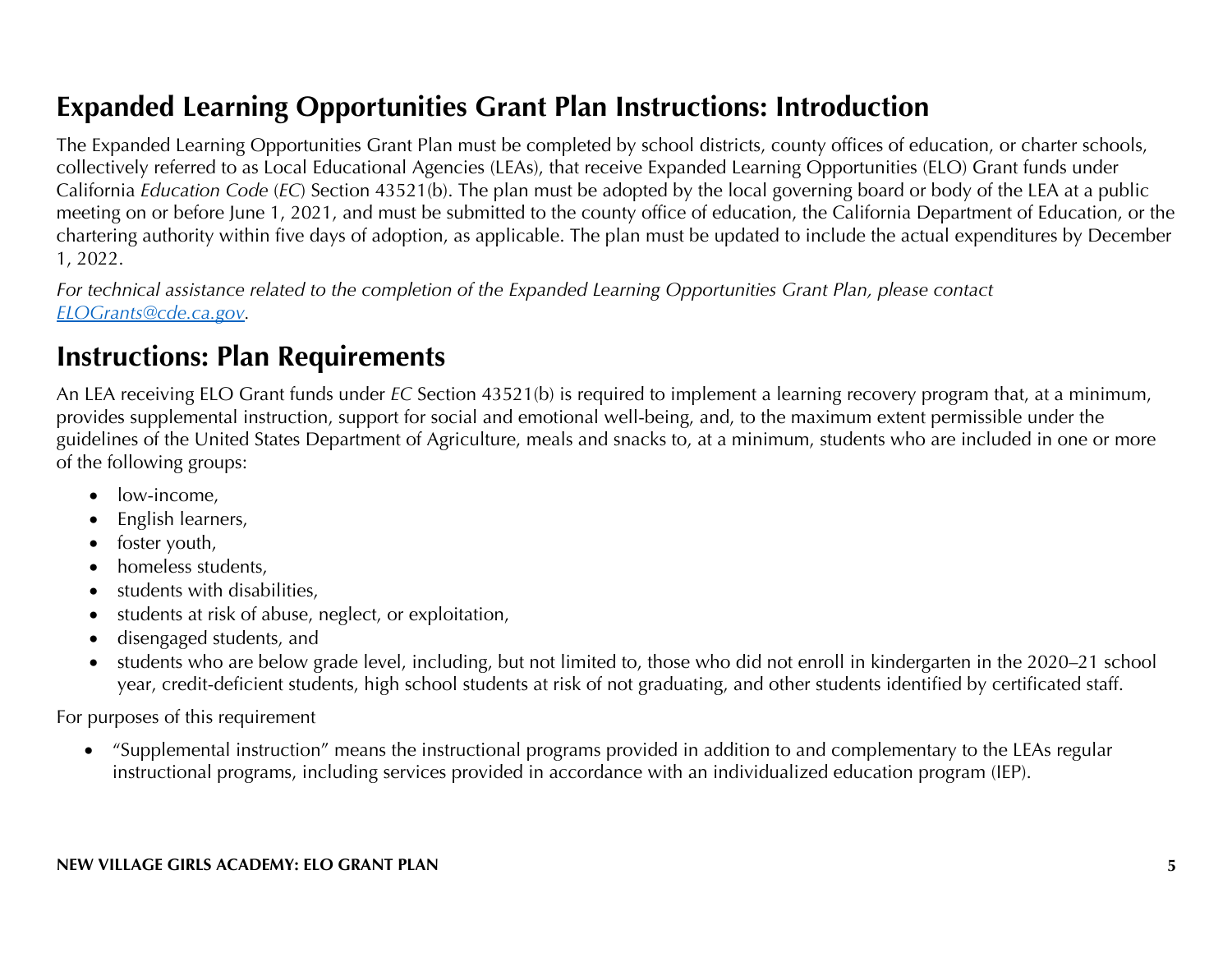- "Support" means interventions provided as a supplement to those regularly provided by the LEA, including services provided in accordance with an IEP, that are designed to meet students' needs for behavioral, social, emotional, and other integrated student supports, in order to enable students to engage in, and benefit from, the supplemental instruction being provided.
- "Students at risk of abuse, neglect, or exploitation" means students who are identified as being at risk of abuse, neglect, or exploitation in a written referral from a legal, medical, or social service agency, or emergency shelter.

*EC* Section 43522(b) identifies the seven supplemental instruction and support strategies listed below as the strategies that may be supported with ELO Grant funds and requires the LEA to use the funding only for any of these purposes. LEAs are not required to implement each supplemental instruction and support strategy; rather LEAs are to work collaboratively with their community partners to identify the supplemental instruction and support strategies that will be implemented. LEAs are encouraged to engage, plan, and collaborate on program operation with community partners and expanded learning programs, and to leverage existing behavioral health partnerships and Medi-Cal billing options in the design and implementation of the supplemental instruction and support strategies being provided (*EC* Section 43522[h]).

The seven supplemental instruction and support strategies are:

- 1. Extending instructional learning time in addition to what is required for the school year by increasing the number of instructional days or minutes provided during the school year, providing summer school or intersessional instructional programs, or taking any other action that increases the amount of instructional time or services provided to students based on their learning needs.
- 2. Accelerating progress to close learning gaps through the implementation, expansion, or enhancement of learning supports including, but not limited to, any of the following:
	- a. Tutoring or other one-on-one or small group learning supports provided by certificated or classified staff.
	- b. Learning recovery programs and materials designed to accelerate student academic proficiency or English language proficiency, or both.
	- c. Educator training, for both certificated and classified staff, in accelerated learning strategies and effectively addressing learning gaps, including training in facilitating quality and engaging learning opportunities for all students.
- 3. Integrated student supports to address other barriers to learning, such as the provision of health, counseling, or mental health services, access to school meal programs, before and after school programs, or programs to address student trauma and socialemotional learning, or referrals for support for family or student needs.
- 4. Community learning hubs that provide students with access to technology, high-speed internet, and other academic supports.
- 5. Supports for credit deficient students to complete graduation or grade promotion requirements and to increase or improve students' college eligibility.

#### **NEW VILLAGE GIRLS ACADEMY: ELO GRANT PLAN 6**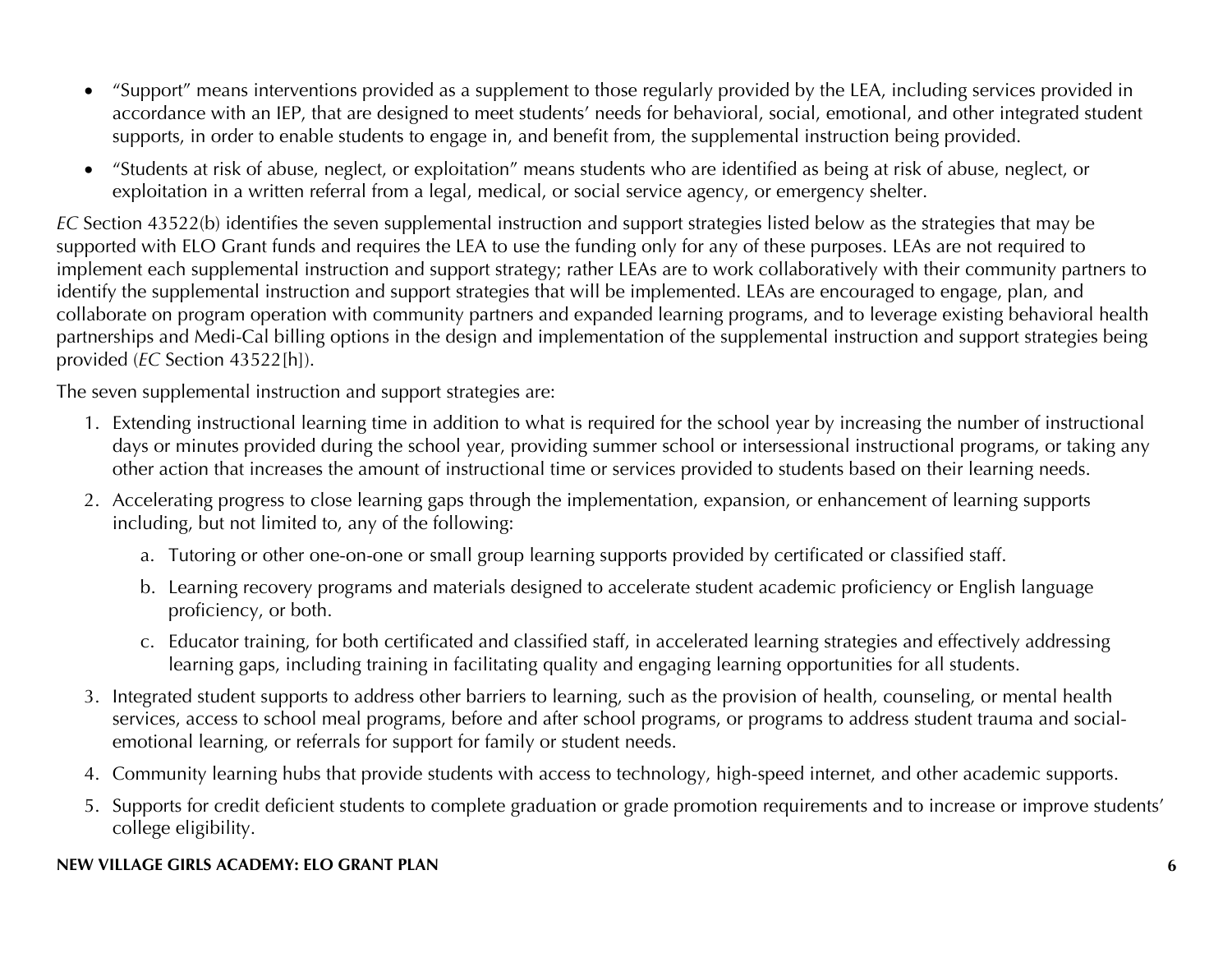- 6. Additional academic services for students, such as diagnostic, progress monitoring, and benchmark assessments of student learning.
- 7. Training for school staff on strategies, including trauma-informed practices, to engage students and families in addressing students' social-emotional health needs and academic needs.

As a reminder, *EC* Section 43522(g) requires that all services delivered to students with disabilities be delivered in accordance with an applicable IEP.

#### **Fiscal Requirements**

The following fiscal requirements are requirements of the ELO grant, but they are not addressed in this plan. Adherence to these requirements will be monitored through the annual audit process.

- The LEA must use at least 85 percent (85%) of its apportionment for expenditures related to providing in-person services in any of the seven purposes described above.
- The LEA must use at least 10 percent (10%) of the funding that is received based on LCFF entitlement to hire paraprofessionals to provide supplemental instruction and support through the duration of this program, with a priority for full-time paraprofessionals. The supplemental instruction and support provided by the paraprofessionals must be prioritized for English learners and students with disabilities. Funds expended to hire paraprofessionals count towards the LEAs requirement to spend at least 85% of its apportionment to provide in-person services.
- An LEA may use up to 15 percent (15%) of its apportionment to increase or improve services for students participating in distance learning or to support activities intended to prepare the LEA for in-person instruction, before in-person instructional services are offered.

# **Instructions: Plan Descriptions**

Descriptions provided should include sufficient detail yet be sufficiently succinct to promote a broad understanding among the LEA's local community.

#### **A description of how parents, teachers, and school staff were involved in the development of the plan**

Describe the process used by the LEA to involve, at a minimum, parents, teachers, and school staff in the development of the Expanded Learning Opportunities Grant Plan, including how the LEA and its community identified the seven supplemental instruction and support strategies that will be implemented. LEAs are encouraged to engage with community partners, expanded learning programs, and existing behavioral health partnerships in the design of the plan.

### **NEW VILLAGE GIRLS ACADEMY: ELO GRANT PLAN 7 A description of how parents and guardians of students will be informed of the opportunities for supplemental instruction and support.**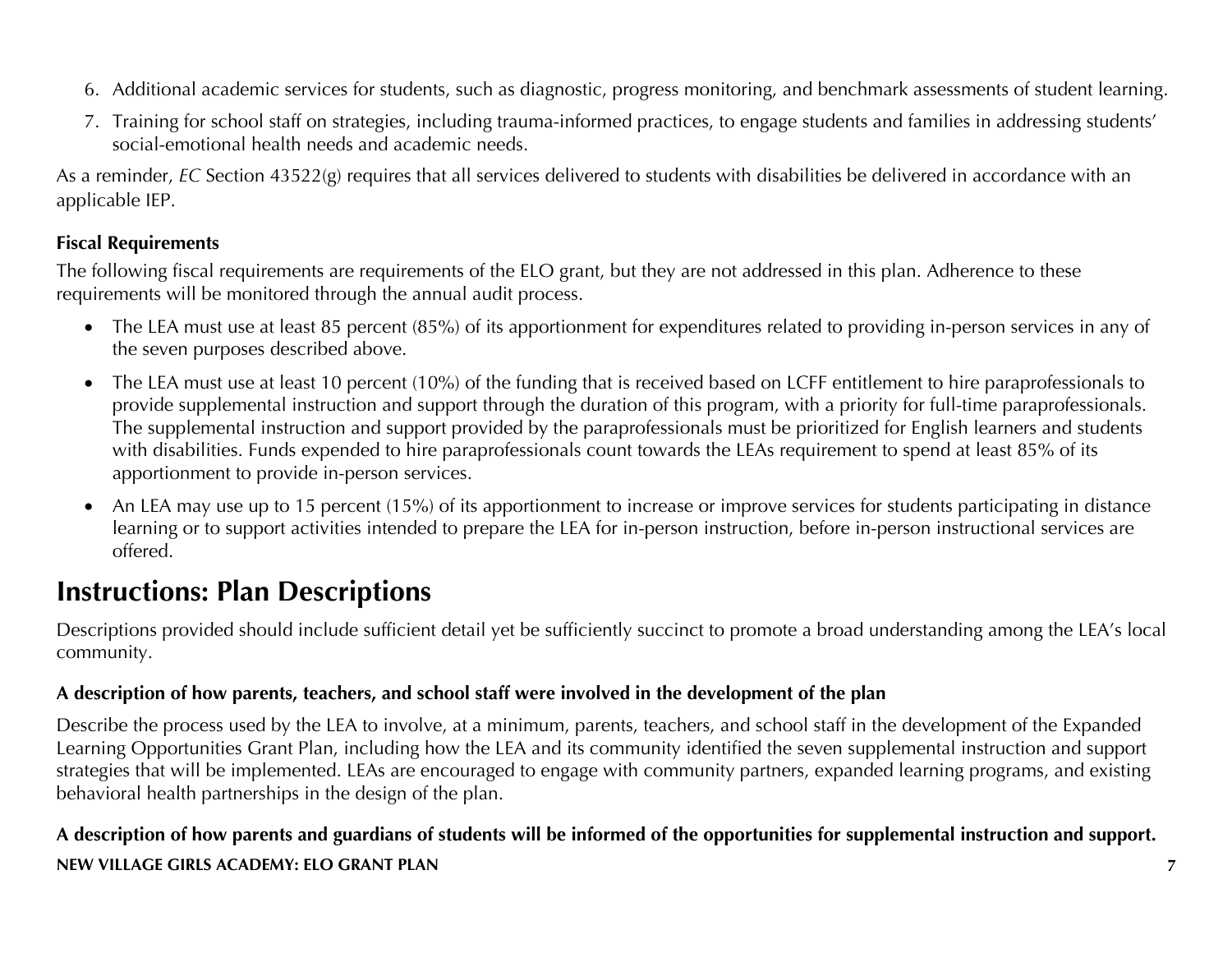Describe the LEA's plan for informing the parents and guardians of students identified as needing supplemental instruction and support of the availability of these opportunities, including an explanation of how the LEA will provide this information in the parents' and guardians' primary languages, as applicable.

#### **A description of how students will be identified and the needs of students will be assessed**

Describe the LEA's plan for identifying students in need of academic, social-emotional, and other integrated student supports, including the LEA's plan for assessing the needs of those students on a regular basis. The LEA's plan for assessing the academic needs of its students may include the use of diagnostic and formative assessments.

As noted above in the Plan Requirements, "other integrated student supports" are any supports intended to address barriers to learning, such as the provision of health, counseling, or mental health services, access to school meal programs, before and after school programs, or programs to address student trauma and social-emotional learning, or referrals for support for family or student needs.

#### **A description of the LEA's plan to provide supplemental instruction and support**

Describe the LEA's plan for how it will provide supplemental instruction and support to identified students in the seven strategy areas defined in the Plan Requirements section. As a reminder, the LEA is not required to implement each of the seven strategies; rather the LEA will to work collaboratively with its community to identify the strategies that will be implemented. The plan must include a description of how supplemental instruction and support will be provided in a tiered framework that bases universal, targeted, and intensive supports on students' needs for academic, social-emotional, and other integrated student supports. The plan must also include a description of how the services will be provided through a program of engaging learning experiences in a positive school climate.

As a reminder, *EC* Section 43522(g) requires that all services delivered to students with disabilities be delivered in accordance with an applicable individualized education program. Additionally, LEAs are encouraged to collaborate with community partners and expanded learning programs, and to leverage existing behavioral health partnerships and Medi-Cal billing options in the implementation of, this plan (*EC* Section 43522[h]).

## **Instructions: Expenditure Plan**

The 'Supplemental Instruction and Support Strategies' column of the Expenditure Plan data entry table lists the seven supplemental instruction and support strategies that may be supported with ELO Grant funds.

Complete the Expenditure Plan data entry table as follows:

In the 'Planned Expenditures' column of the data entry table, specify the amount of ELO Grant funds being budgeted to support each supplemental instruction and support strategies being implemented by the LEA and the total of all ELO Grant funds being budgeted.